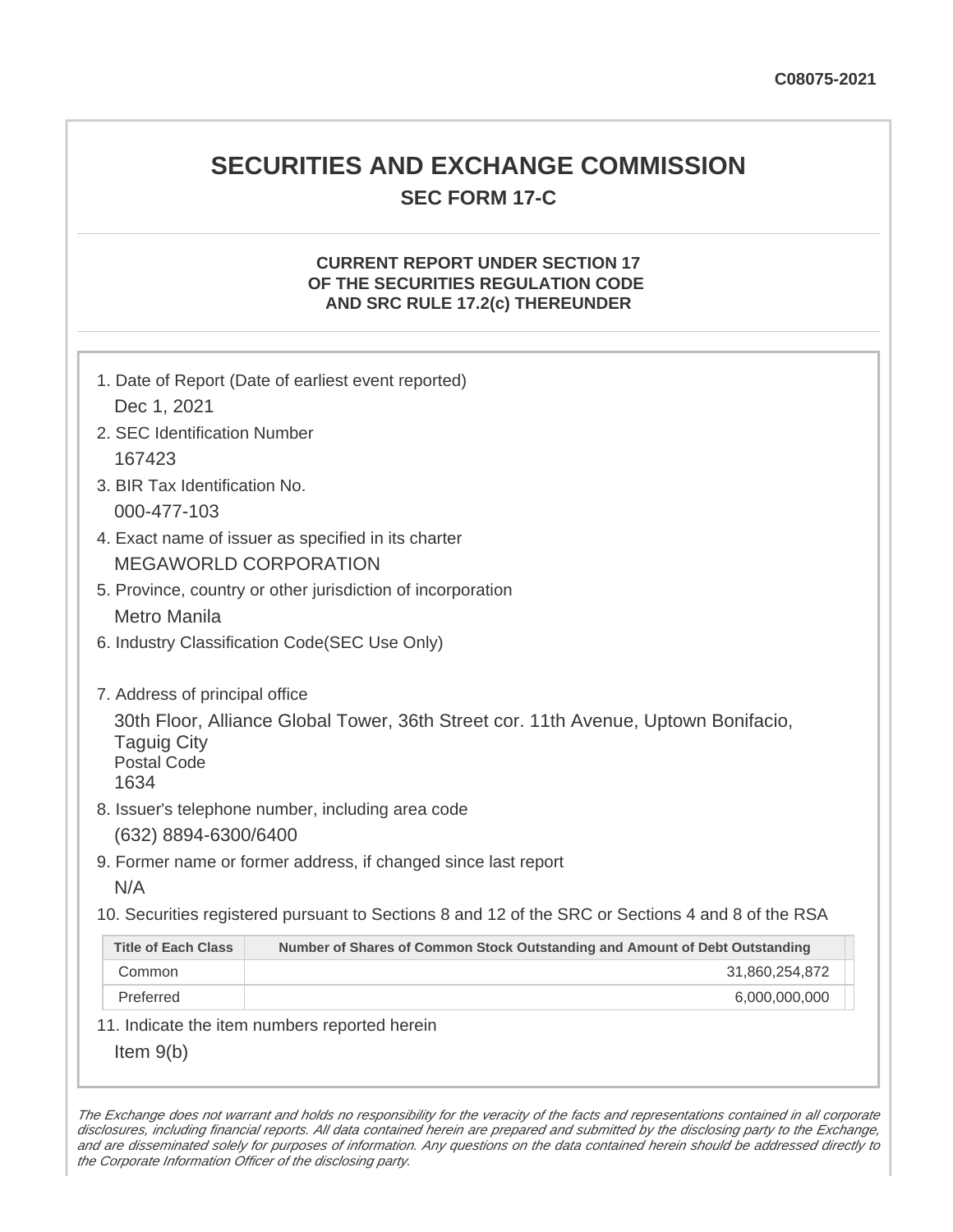

# **Megaworld Corporation MEG**

**PSE Disclosure Form 4-31 - Press Release References: SRC Rule 17 (SEC Form 17-C) Section 4.4 of the Revised Disclosure Rules**

**Subject of the Disclosure**

Press Release: "MEGAWORLD TO DEVELOP P5-B SHOPHOUSE AND BOUTIQUE HOTEL DISTRICT IN PARAGUA COASTOWN"

**Background/Description of the Disclosure**

Please see attached Press Release.

**Other Relevant Information**

None

**Filed on behalf by:**

| Name               | Anna Michelle Llovido |
|--------------------|-----------------------|
| <b>Designation</b> | Corporate Secretary   |
|                    |                       |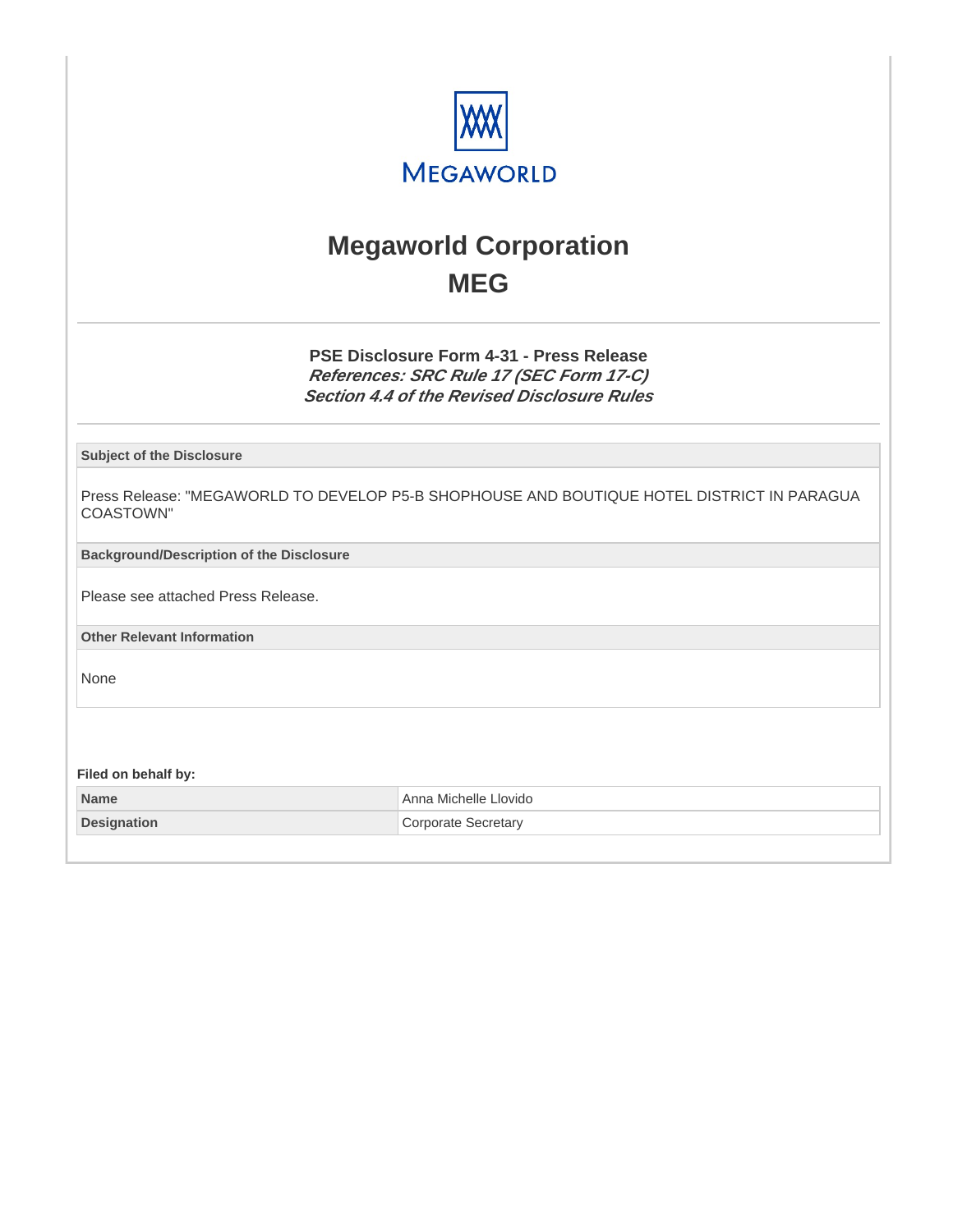#### **SECURITIES AND EXCHANGE COMMISSION SEC FORM 17-C CURRENT REPORT UNDER SECTION 17 OF THE SECURITIES REGULATION CODE AND SRC RULE 17.2 (c) THEREUNDER**

1. **December 1, 2021**

Date of Report

- 2. SEC Identification Number: **167423** 3. BIR Tax Identification No: **000-477-103**
- 4. **MEGAWORLD CORPORATION** Exact name of Issuer as specified in its charter
- 5. **Metro Manila** Province, Country or other jurisdiction of incorporation or organization
- 6. (SEC Use Only) Industry Classification Code
- 7. **30th Floor, Alliance Global Tower 36th Street cor. 11th Avenue Uptown Bonifacio, Taguig City 1634** Address of principal office
- 8. **(632) 8894-6300/6400** Issuer's telephone number, including area code
- 9. Securities registered pursuant to Sections 8 and 12 of the SRC or Sections 4 and 8 of the RSA

Title of Each Class Number of Shares of Stock Outstanding

**Common 31,860,254,872 Preferred 6,000,000,000 Total 37,860,254,872**

#### 10. **Item 9(b)**

Please see attached Press Release.

#### **SIGNATURE**

Pursuant to the requirements of the Securities Regulation Code, the Issuer has duly caused this report to be signed on its behalf by the undersigned hereunto duly authorized.

#### **MEGAWORLD CORPORATION**

Issuer

By:

 **DR. FRANCISCO C. CANUTO** Senior Vice President and Corporate Information Officer December 1, 2021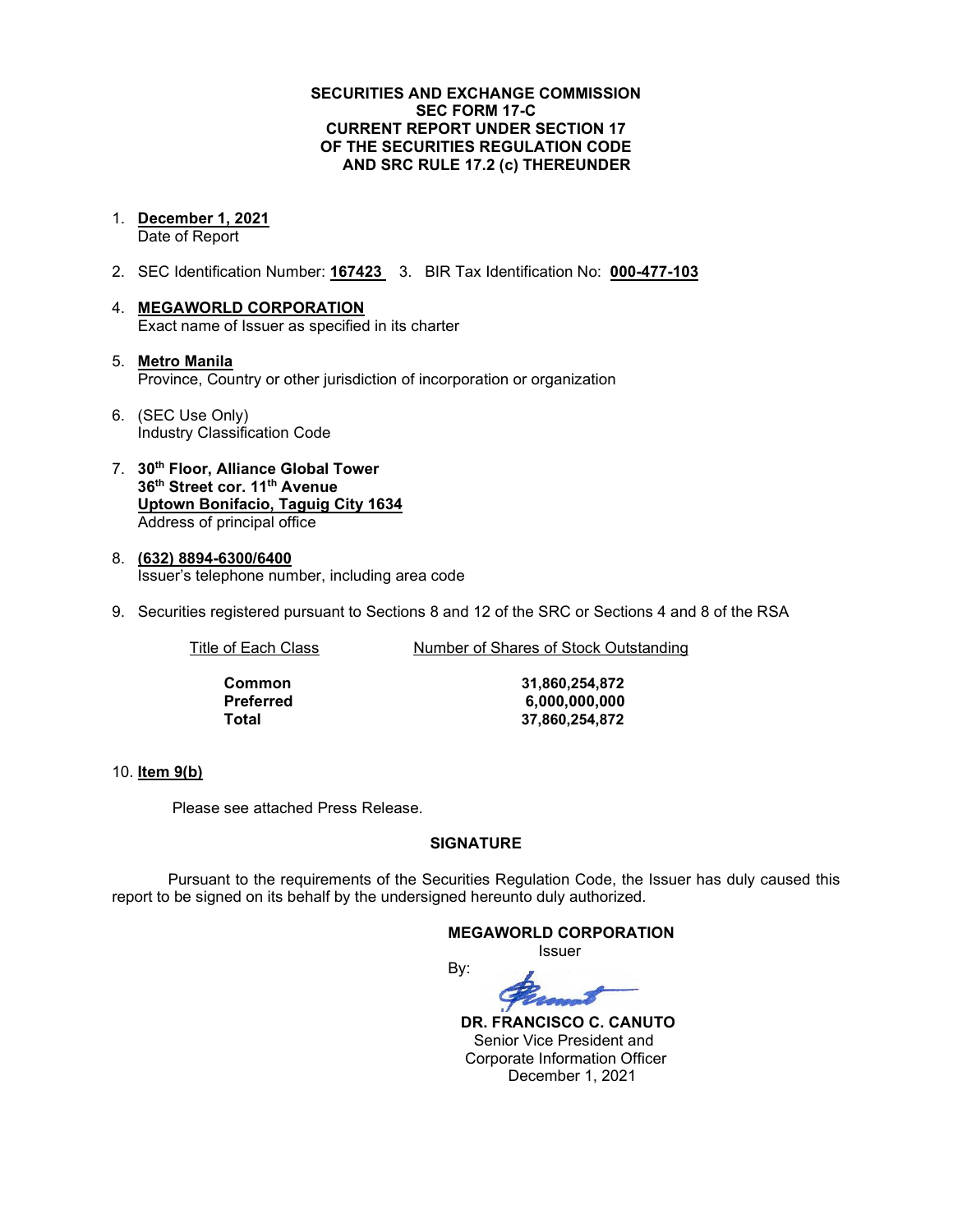

### **MEGAWORLD TO DEVELOP P5-B SHOPHOUSE AND BOUTIQUE HOTEL DISTRICT IN PARAGUA COASTOWN**

*240 lots offered in Mercato Shophouse District and Porto Hotel District out of the 462-hectare ecotourism township in San Vicente, Palawan*

*MANILA, Philippines, December 1, 2021 –* Township developer Megaworld is developing a sustainable boutique hotel and shophouse district within its 462-hectare Paragua Coastown in San Vicente, Palawan.

Strategically located in Kemdeng with its own beachline, the master-planned Mercato Shophouse District and the Porto Hotel District will offer 240 lots ranging from 250 square meters to 599 square meters for shophouses, and 450 square meters to 1,199 square meters for boutique hotels.

Both Mercato Shophouse District and Porto Hotel District are interconnected to each other, providing convenient walkability through expansive sidewalks and bridges. This district is also surrounded by landscaped parks and gardens, and an esplanade along the creek. It will also have access to the Mangrove Reserve Park via an iconic bridge.

"Our eco-tourism township offers businesses and entrepreneurs such as hotel owners, restaurateurs, coffee shop and bar operators, and retail shop owners to own land in San Vicente, particularly inside our master-planned beachside development. This district that we are developing in Kemdeng will have close access to the coastline of Long Beach Area of San Vicente, which has been designated as a Tourism Enterprise Zone (TEZ) of the Tourism Infrastructure and Enterprise Zone Authority (TIEZA)," says JR Abustan, head of sales and marketing, Megaworld Palawan.

TIEZA's Tourism Enterprise Zones have special incentives for tourism-related businesses such as tax holidays.

The Mercato Shophouse District and Porto Hotel District will have direct access to San Vicente Town Proper and the San Vicente Airport via the municipal and coastal roads that traverses the township.

The company expects to generate around P5-billion in sales from these projects.